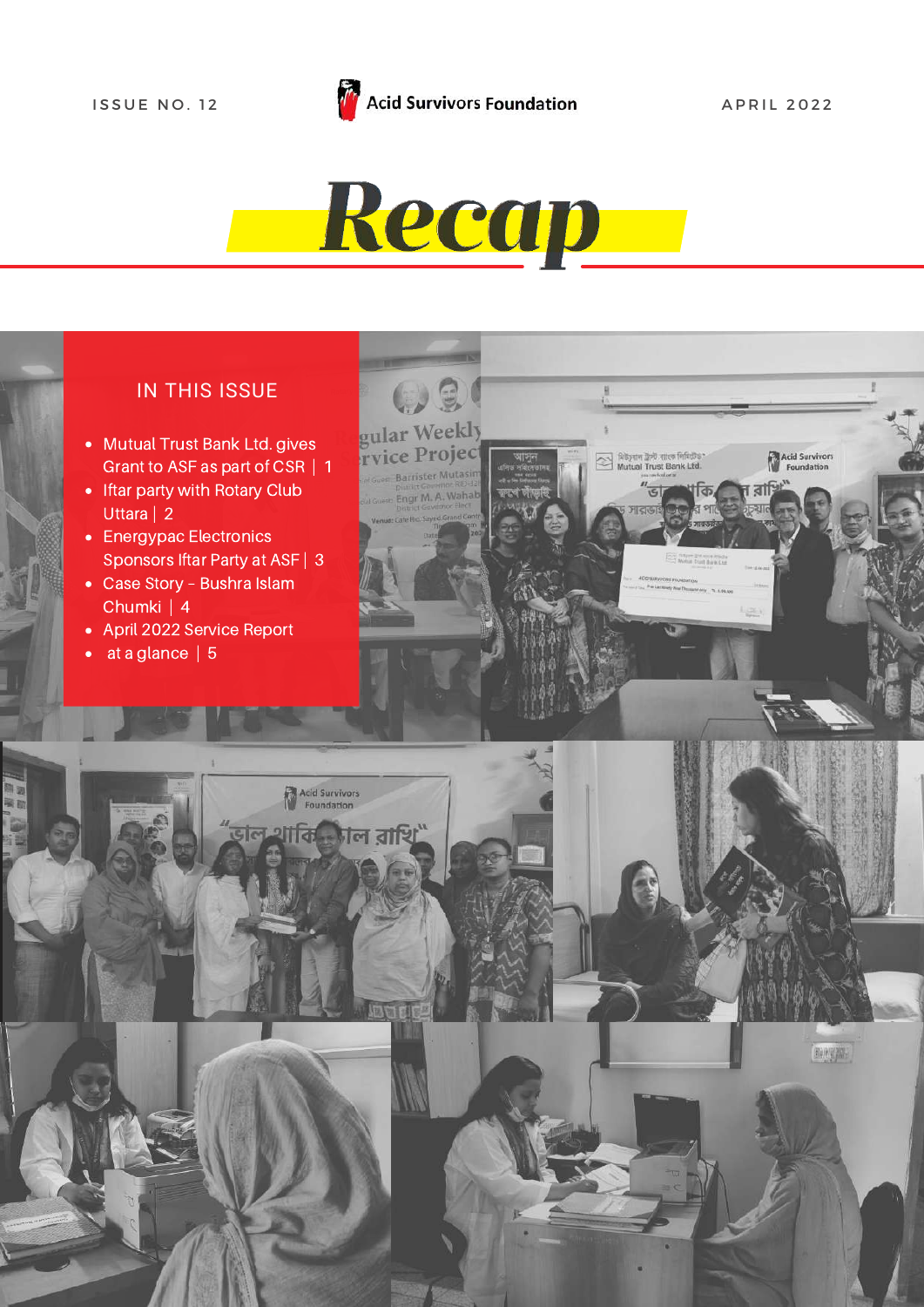## **MUTUAL TRUST BANK LTD. GIVES GRANT TO ASF AS PART OF CSR**

On 12 April 2022, representatives from the Mutual Trust Bank Limited (MTBL) including Chowdhury Akhtar Asif, Additional Manager Director & Group Chief Risk Officer of MTBL along with Azam Khan, Head of Communication, and Tahmina Zaman Khan, Head of Sustainability and Risk Governance visited ASF. Executive Director of ASF, Sarder Jahangir Hossain, and the senior management team briefed the guests about the organization's integrated journey, accomplishments, challenges, and future goals. Mr. Asif highly appreciated ASF's work and recommended adapting to changing markets and survivor needs and advancing the Zakat Fund project. In the end, Mr. Asif handed a check worth over 5 Lac BDT to ASF as part of MTBL's Corporate Social Responsibility (CSR).

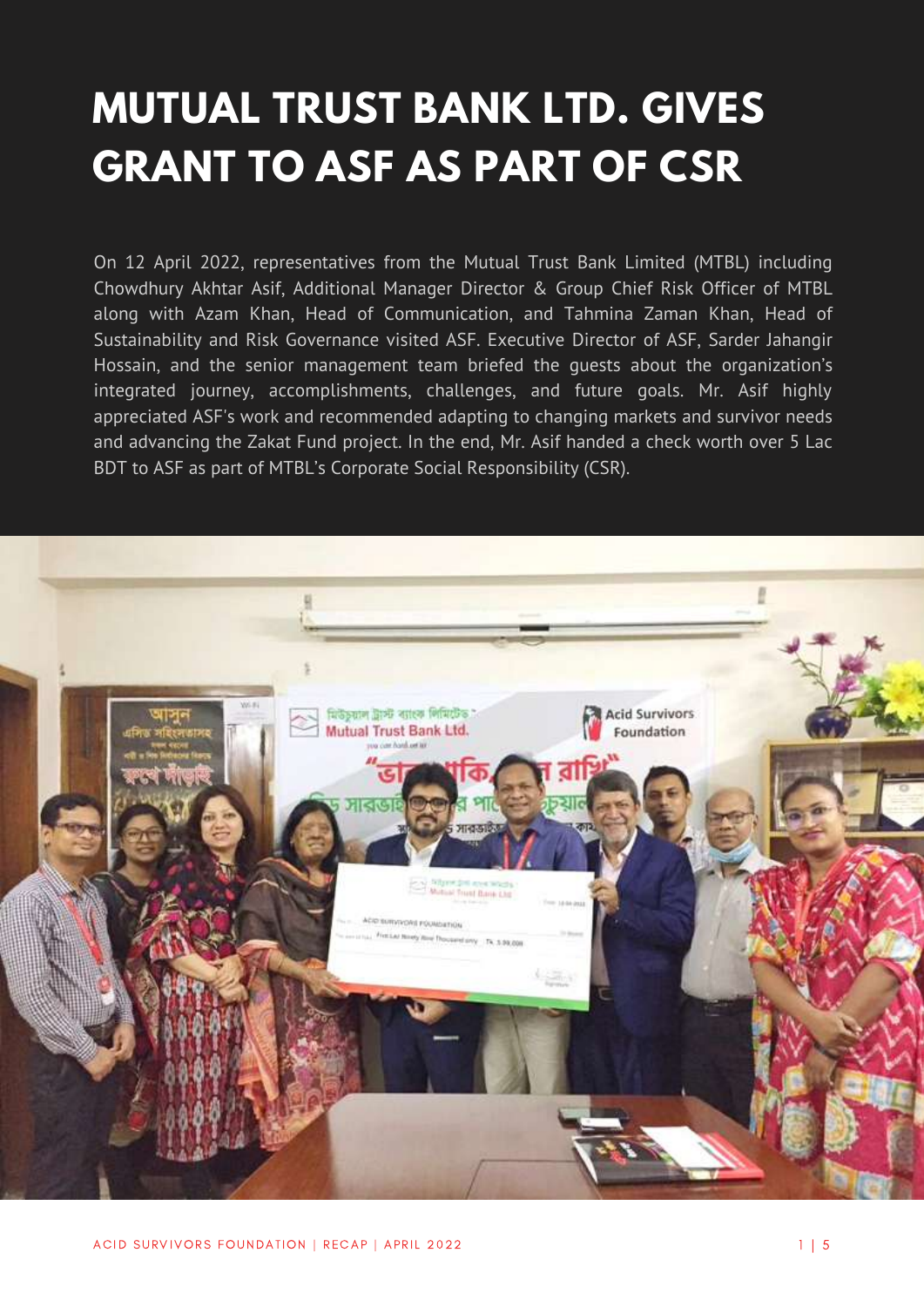## **IFTAR PARTY WITH ROTARY CLUB UTTARA**

On 24 April 2022, Uttara Rotary Club organized an iftar party. Club Rotarians, representatives of the other Clubs, senior leaders of district-3281, and ASF joined the event. Keynote speakers included Mr. Julhas Alam, Club President as chair of the event, Barrister Mutasim Billah Faruqui, District Governor 3281 as chief guest, and Engr. M.A. Wahab, District Governor Elect as special guest. ASF Executive Director, Sarder Jahangir Hossain, Coordinator-Case and Partnership Management, Tahmina Islam, and HealthCare Coordinator, Hridita Mustafiz, joined the event and spoke about ASF's journey. The Club recognized and honored ASF's work in curbing acid attack cases in Bangladesh and as a token of love handed over a grant worth 100,000 BDT for ASF's Zakat Fund.

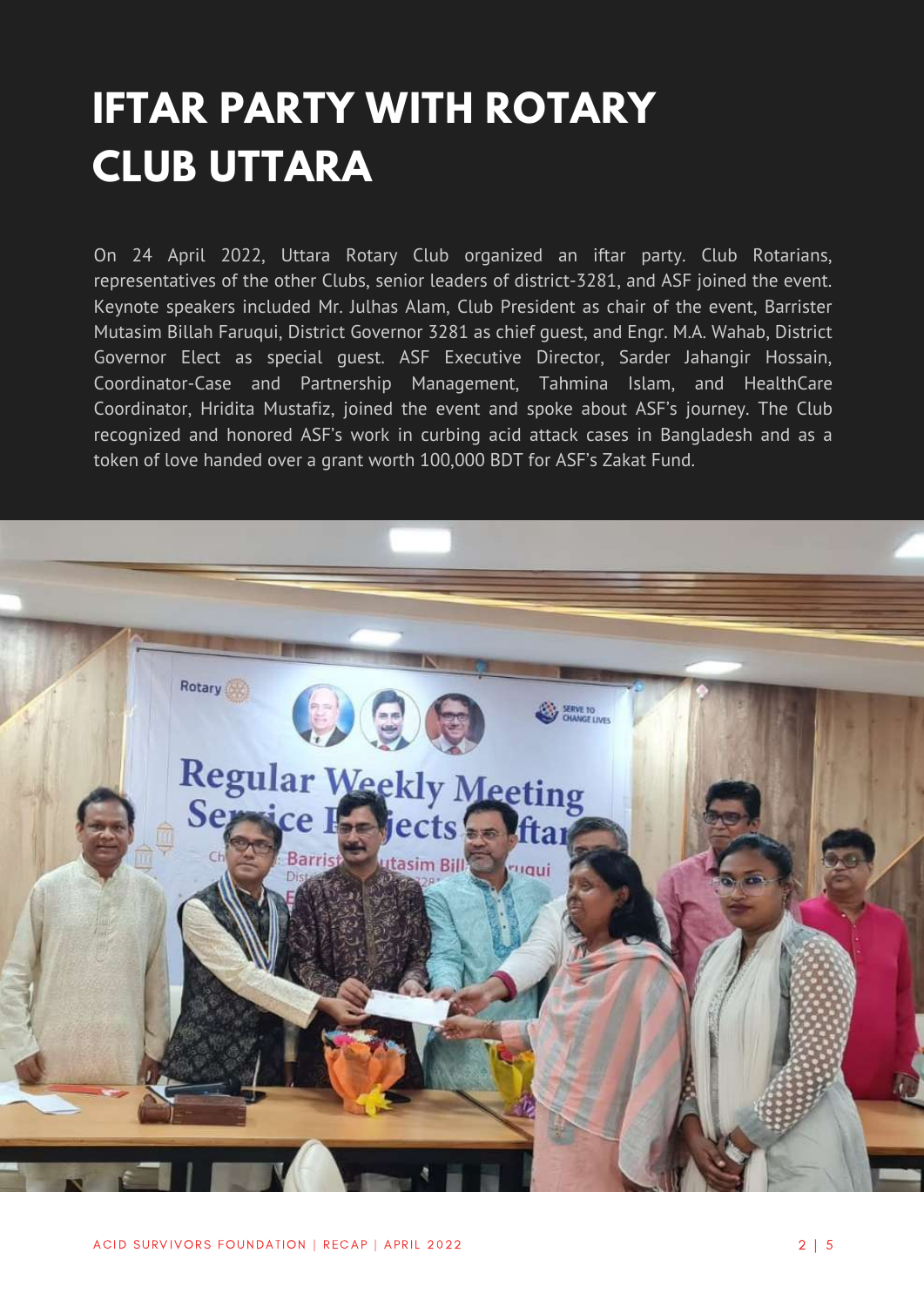## **ENERGYPAC ELECTRONICS SPONSORS IFTAR PARTY AT ASF**

On 27 April 2022, Energypac Electronics sponsored and attended an iftar party with acid survivors organized by ASF. Senior executives of ASF briefed the guests on ASF's integrated bio-psycho-social model interventions, accomplishments, challenges, and future goals. ASF Executive Director, Mr. Sarder Jahangir Hossain thanked Mr. Ahmed Mashroor Huda, Vice President of Energypac Electronics and his team for visiting ASF and encouraged other corporates to come forward and support ASF as part of their Corporate Social Responsibility.

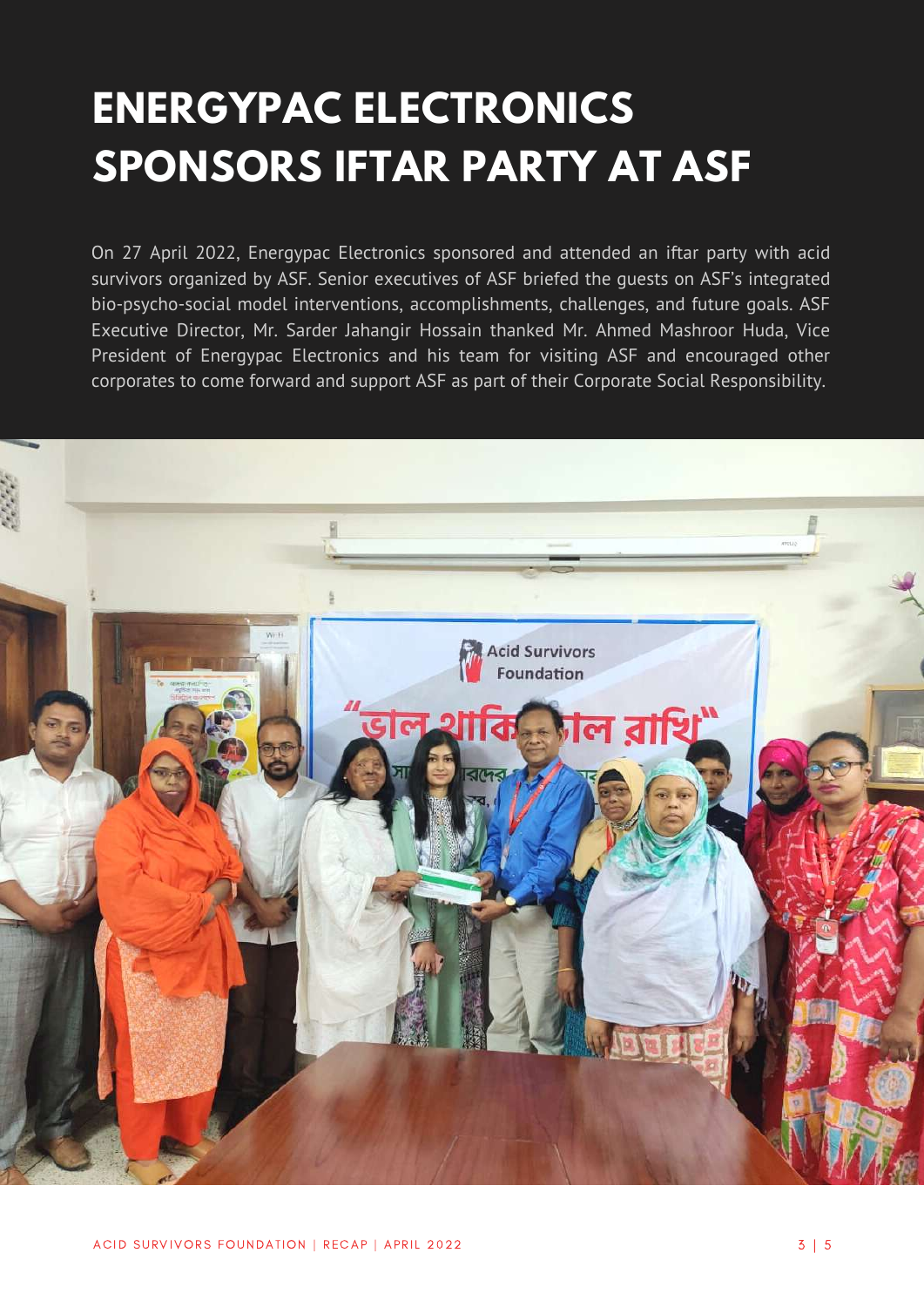# **[BUSHRA](https://acidsurvivors.org/sanjida-akter-bina/) [ISLAM](https://acidsurvivors.org/sanjida-akter-bina/) [CHUMKI](https://acidsurvivors.org/sanjida-akter-bina/)**

### A Case Story

Year of incident: 2017

22 year old Bushra Islam Chumki works with acid-impaired hands in a small embroidery factory for over 11 hours a day only to earn a minimum wage. Her life could have been different if not for one fateful night in 2017.

At the age of 17 when Chumki was only in class eight, she was married to 23 year old Hero, a shopkeeper. She was a bright student with a bright future ahead. But she dropped out of school soon after marriage.

In-laws pressured her family to pay dowry. Chumki's father, a farmer, was unable to meet their demands. After just two and a half months post-marriage, in 2017, Chumki's husband threw an entire bottle of acid on her while she was asleep, burning the lower part of her face, upper part of her chest, underarms, and hands.

First taken to Rajshahi Medical College Hospital, she underwent surgery there followed by two more at ASF in 2019. Aside from surgeries, ASF gave her general medical, financial, and psychological support.

Chumki divorced her husband the same year the incident took place and moved to Dhaka in 2020 earning her own living since. Work is tiresome and arduous for someone with burnt hands. Regardless, she keeps at it. Always working hard. Always looking ahead to a better future far removed from the fateful night.